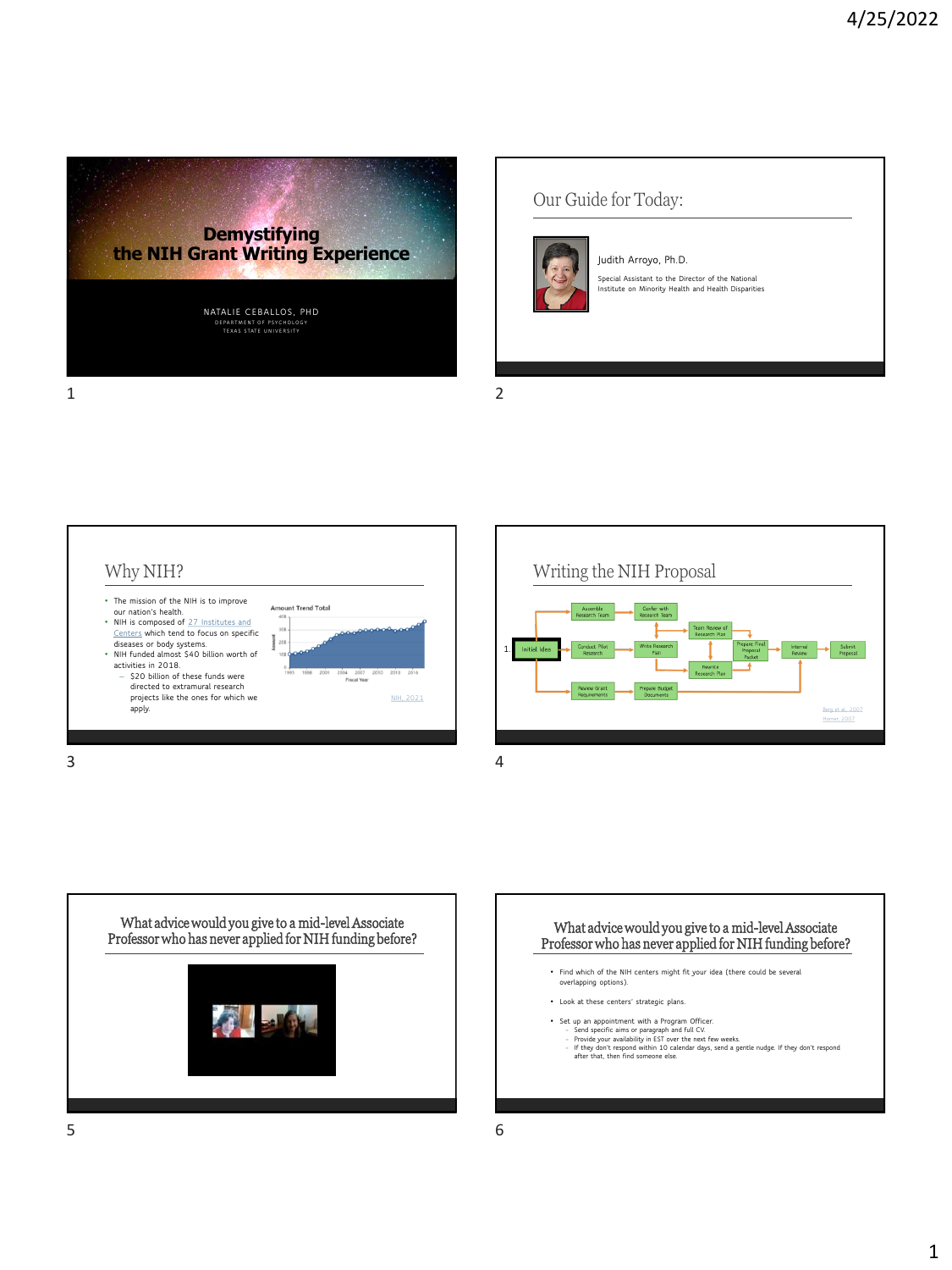Sometimes, researchers are hesitant to talk to their Program Officers. What do you think about that? 7 8

# Sometimes, researchers are hesitant to talk to their Program Officers. What do you think about that? • **Program Officials are public servants. We pay their salaries. Talk to them.** • **It pays to shop around. If one PO doesn't like your idea, another might.**



#### It seems like the R1 Universities get all the research funding. What about me?

- **NIH realizes that they need to start spreading the wealth around.**
- **Check out specific grant mechanisms that might target your type of institution (examples: AREA R15).**



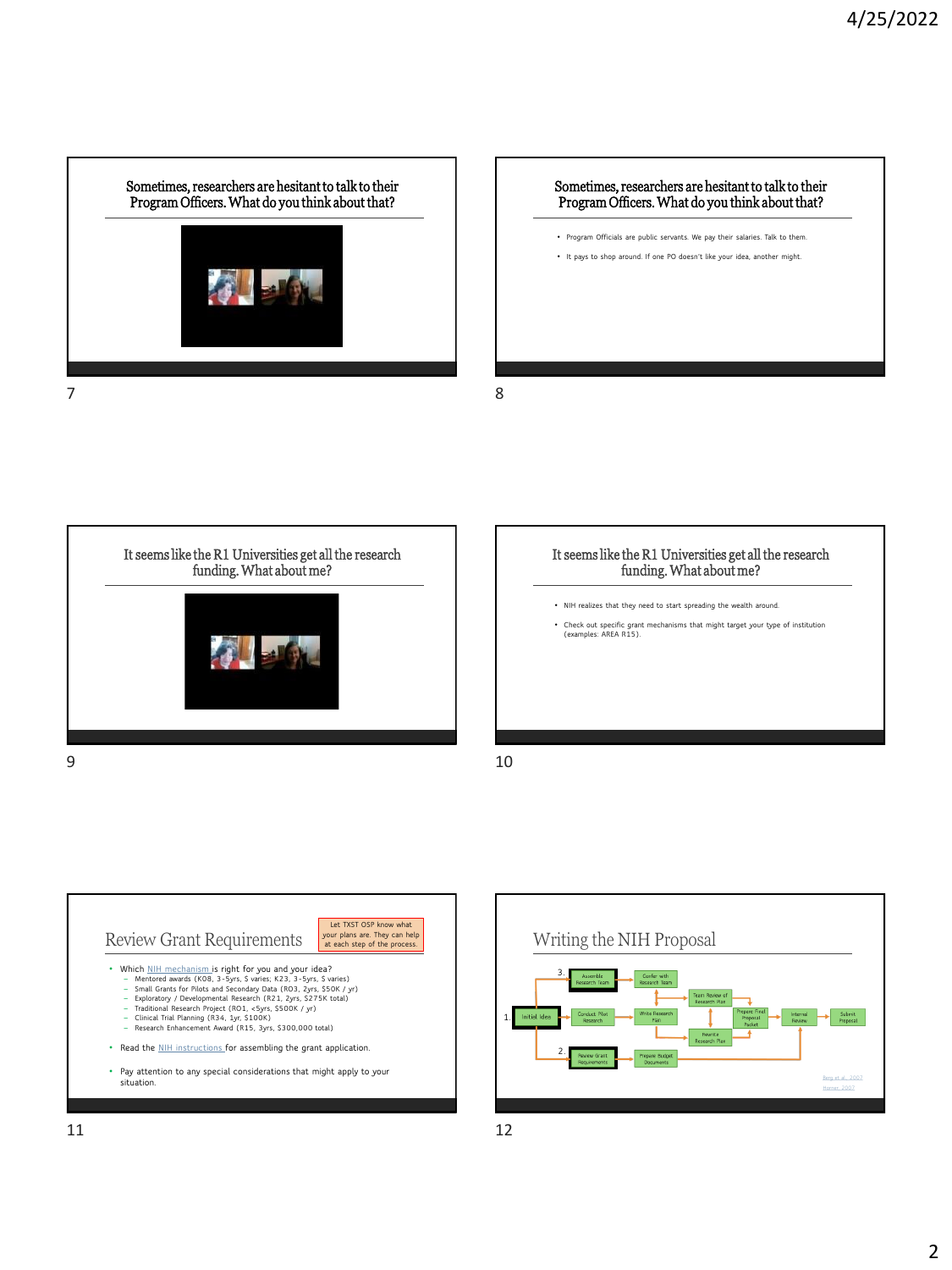[Berg et al., 2007](https://pubmed.ncbi.nlm.nih.gov/17687616/) [Horner, 2007](https://www.ncbi.nlm.nih.gov/pmc/articles/PMC2219816/)

#### Assemble the Research Team

- **Establish evidence of collaboration.**
- **Engage an external, senior consultant.**
- **Establish your roles early on.**
- **Check out this [Useful Advice f](https://www.niaid.nih.gov/grants-contracts/letters-of-support)or support letters.** 
	- ✓ **If you haven't already, you should tell your Department Chair what you're up to. You'll need a support letter from them later.**

13 14

Writing the Proposal **3. 2. 1. 4.** [Berg et al., 2007](https://pubmed.ncbi.nlm.nih.gov/17687616/)

#### Pilot Research

- **Leverage your existing publications; use these to tell a story.**
- **Show that your idea is feasible.**
- **Demonstrate that you have already mastered the techniques for the project that you hope to get funded.**
- **Provide evidence that your team can work together efficiently and produce meaningful results.**
- **2. 1. 4. 5.**

**3.**

 $15$  16





• **Spend at least 6 months writing the first submission.** 

Writing the NIH Proposal

• **Plan for at least 18 months to cover first submission, review, sitting out a round, then resubmission.**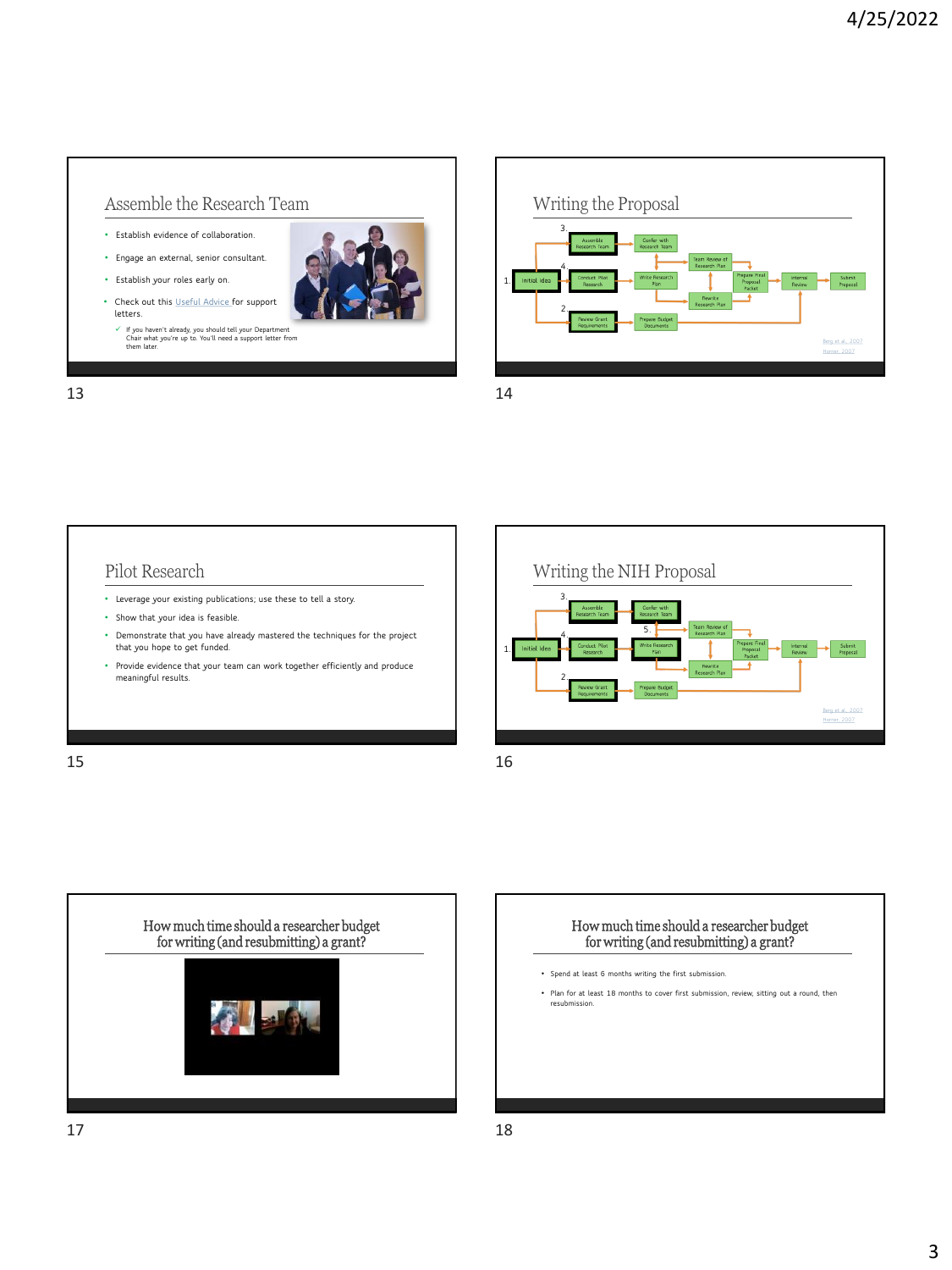#### Research Strategy

- **Obtain a copy of someone's previously funded proposal for your mechanism.**
- **Assume the reviewer will not read your proposal from start to finish.**
- **Address Significance, Innovation, and Approach for your specific aims.**
	- − **Significance: begin section with an overview paragraph identifying gaps in the literature and how your proposal will fill them.**
	- − **Innovation: begin section with a heading literally asking, "How is this proposal innovative?" and then answer this question.**
	- Approach: include introduction paragraph, then headings of justification & feasibility (the pilot<br>data), research design & methods (with power analysis), data analysis plan (organized by<br>hypothesis), expected outcomes, p

19 20









- **(Make sure your Department Chair is aware of your plans early on!)**
- **Revisit agreements with team members and decide on the distribution of indirect funds.**

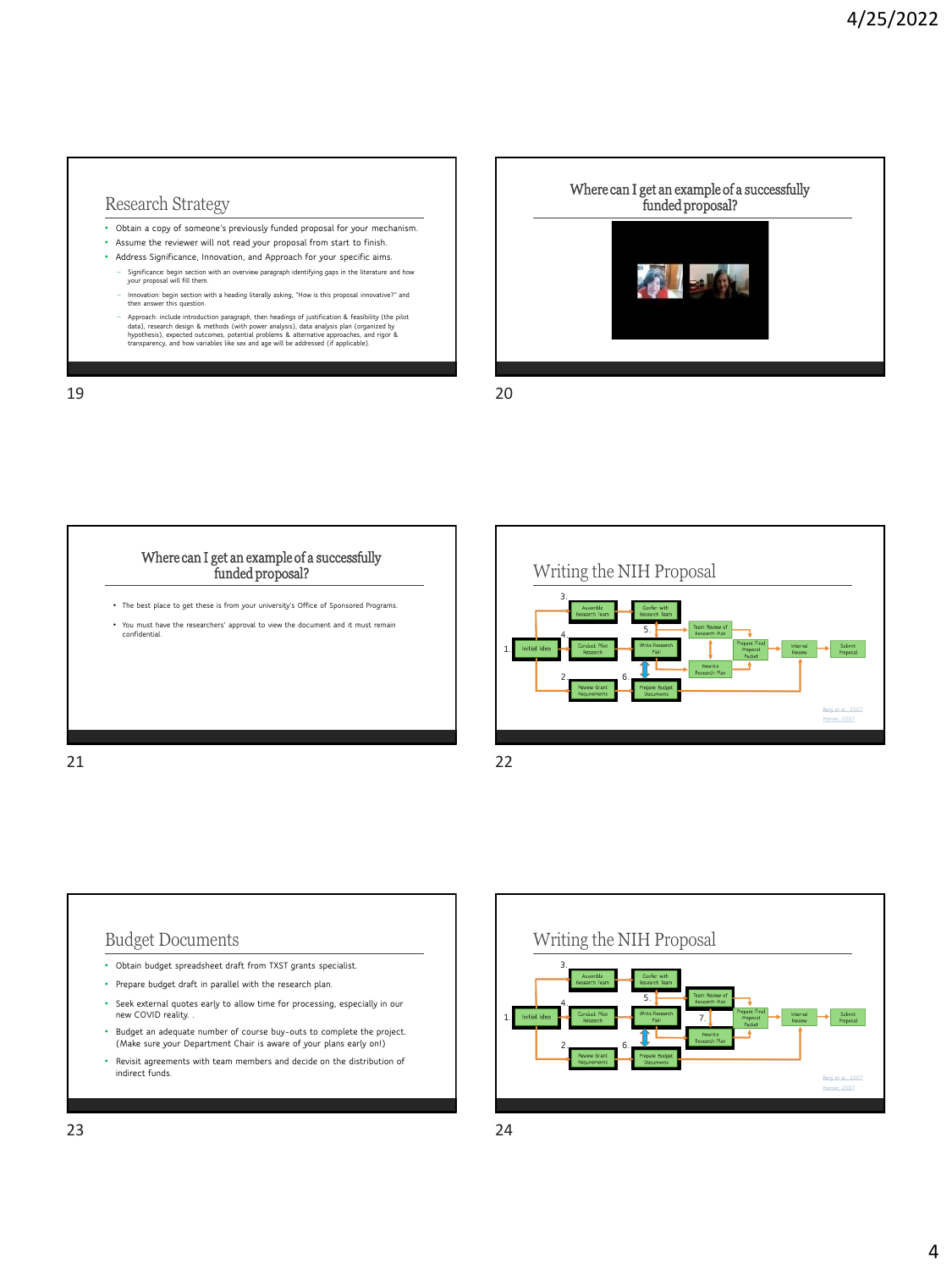











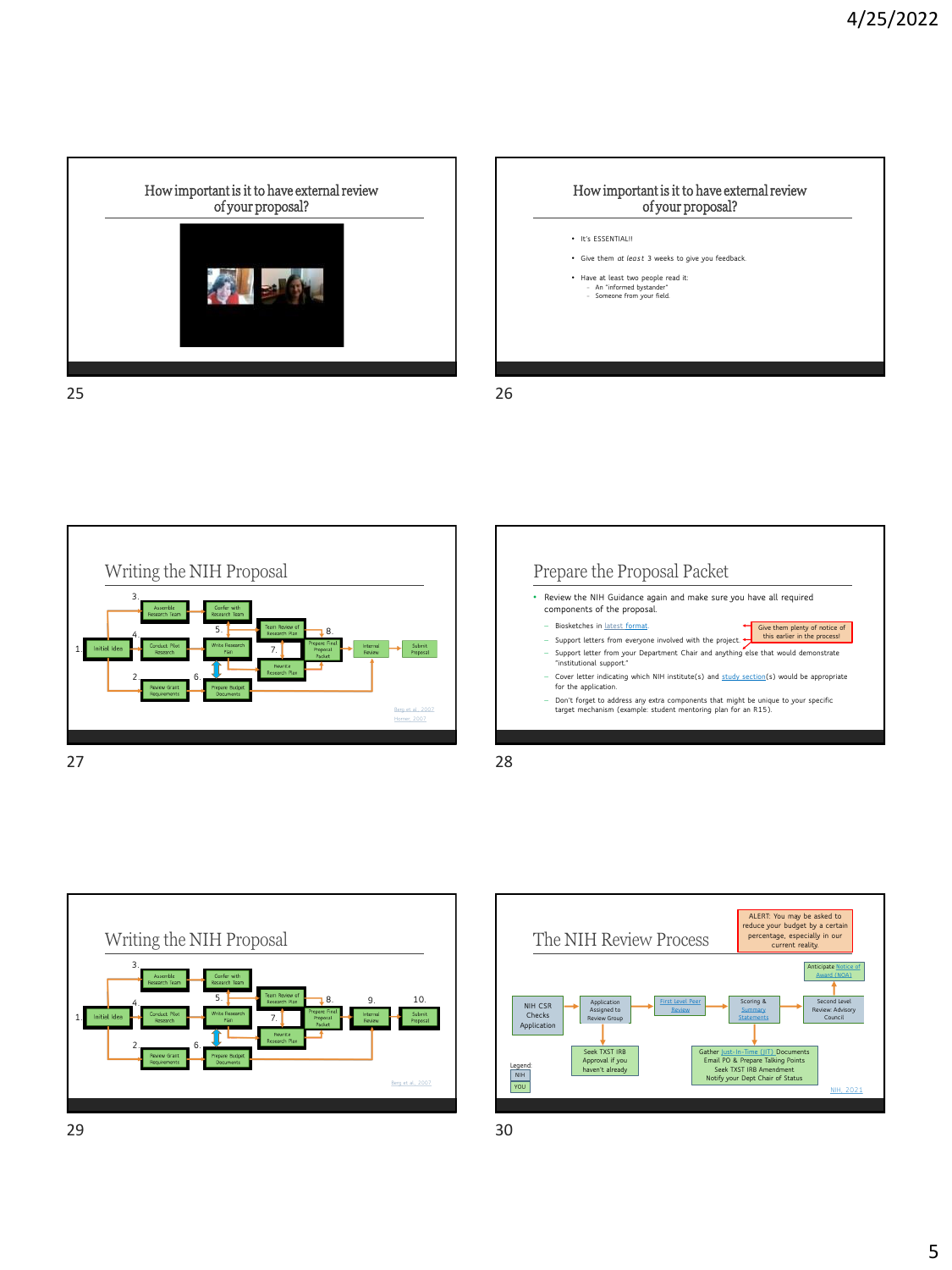



Promote your Research Agenda

- **Network. Get out there and meet some people!**  − **We are scientists. Some of us are introverts by nature.**
- **Attend your national organization's conference.** 
	- − **Find a PO at the meeting. Talk to them. Be ready to answer the direct question, "why should we fund this work?"**
	- − **Use professional and scholarly social media platforms to make new contacts.**

33 34



#### How important is it to attend scientific conferences in my field?

- **Especially for early-career researchers, it is very important to network at conferences. It makes a big difference.**
- **Bring actual paper business cards and hand them out!**
- **Be prepared for Program Officers to walk up to your presentation and ask, "why should we fund this work?"**